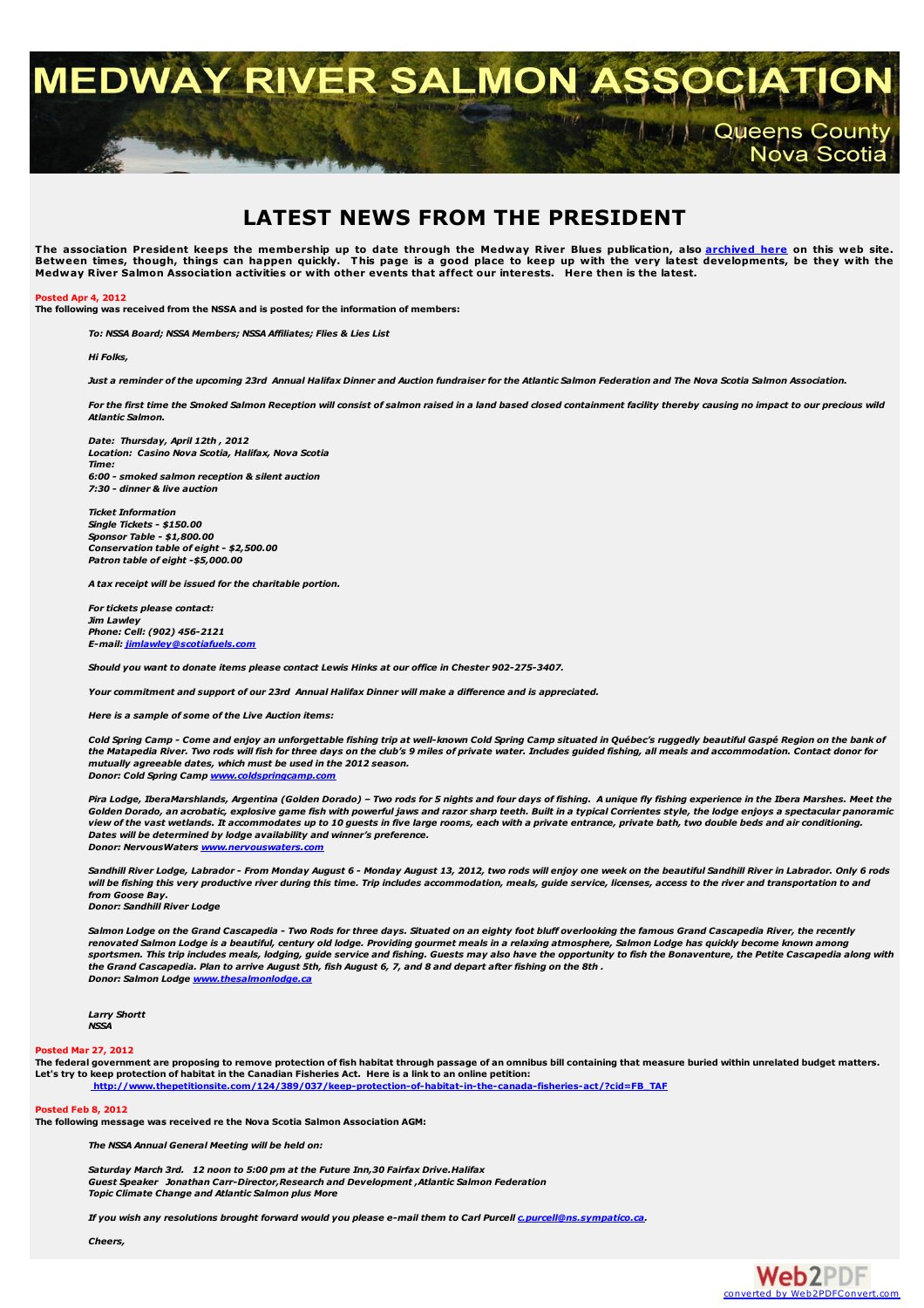**Posted Feb 3, 2012**



We may be in the cold depths of winter, but that doesn't stop us looking back to the not so distant, warmer past. Here are a couple of photographs taken ofstudents from Nova<br>Scotia Community College, Lunenburg Campus, and **Medway River last fall.**

### **Posted Feb 2, 2012**

The following note was received by President Horace MacPherson and is reproduced here so that members and others might enjoy an old but interesting read.

### **Horace**

During the Holidays one of my fly fishing friends from Fredericton came across this book which is free to read on the internet, or you can copy it to a file and read it at home.<br>It is a book written in 1902 about Hunting m with great interest. It is on my list to read every time I want to go back home in my mind. Here is the link. Just click on the book and it will open for you, select the chapters or read the **whole thing.**

**<http://www.archive.org/details/moosehuntingsalm00pattuoft>**

*Best Regards Bryant Freeman*

### **Posted Jan 25, 2012**

The annual general meeting was held on January 24, 2012, at the Charleston fire hall. A new slate of executive were appointed and sworn in at the end of the meeting.



# **Posted Jan 16, 2012**

What lies ahead for the wild atlantic salmon? Read this editorial in the winter edition of the [Atlantic](http://medwayriversalmonassociation.org/news/salmon16Jan2012.jpg) Salmon Journal to get a glimpse of the future, also [available](http://medwayriversalmonassociation.org/news/inthenews.html) from our In The **News page.**

### **Posted Jan 10, 2012**

With the Province of Nova Scotia buying land from Bowater-Mersey, some of it within the Medway River Watershed, the province has now posted on [their](http://www.gov.ns.ca/natr/land/bowater2012/bowater2012.asp) web site maps showing the various parcels. There are three maps posted. Map [number](http://www.gov.ns.ca/natr/land/bowater2012/pdf/BowaterProposedLandsMap1of3.pdf) 1 shows the parcels on the northern reaches of the Medway.

# **Posted Jan 9, 2012**

**The following media release was circulated today by Mayday - Shelburne County.**

Subject: letter from the David Suzuki Foundation in support of rejecting the salmon farm application for Jordan Bay and Middle Head *Date: Mon, 9 Jan 2012 09:03:00 -0400*

*From: Sindy Horncastle Marilyn Moore Mayday-Shelburne County Jordan Bay, N.S.*

Attached is the critique of the Environmental Impact Assessment (EIA) by The David Suzuki Foundation for industrial salmon feedlot proposal in Jordan Bay and Middle *Head, N.S.*

There is no information in the EIA about the potential impacts of excess nutrient input, pesticides, fish feces and food waste, chemical anti-foulants, sea lice and

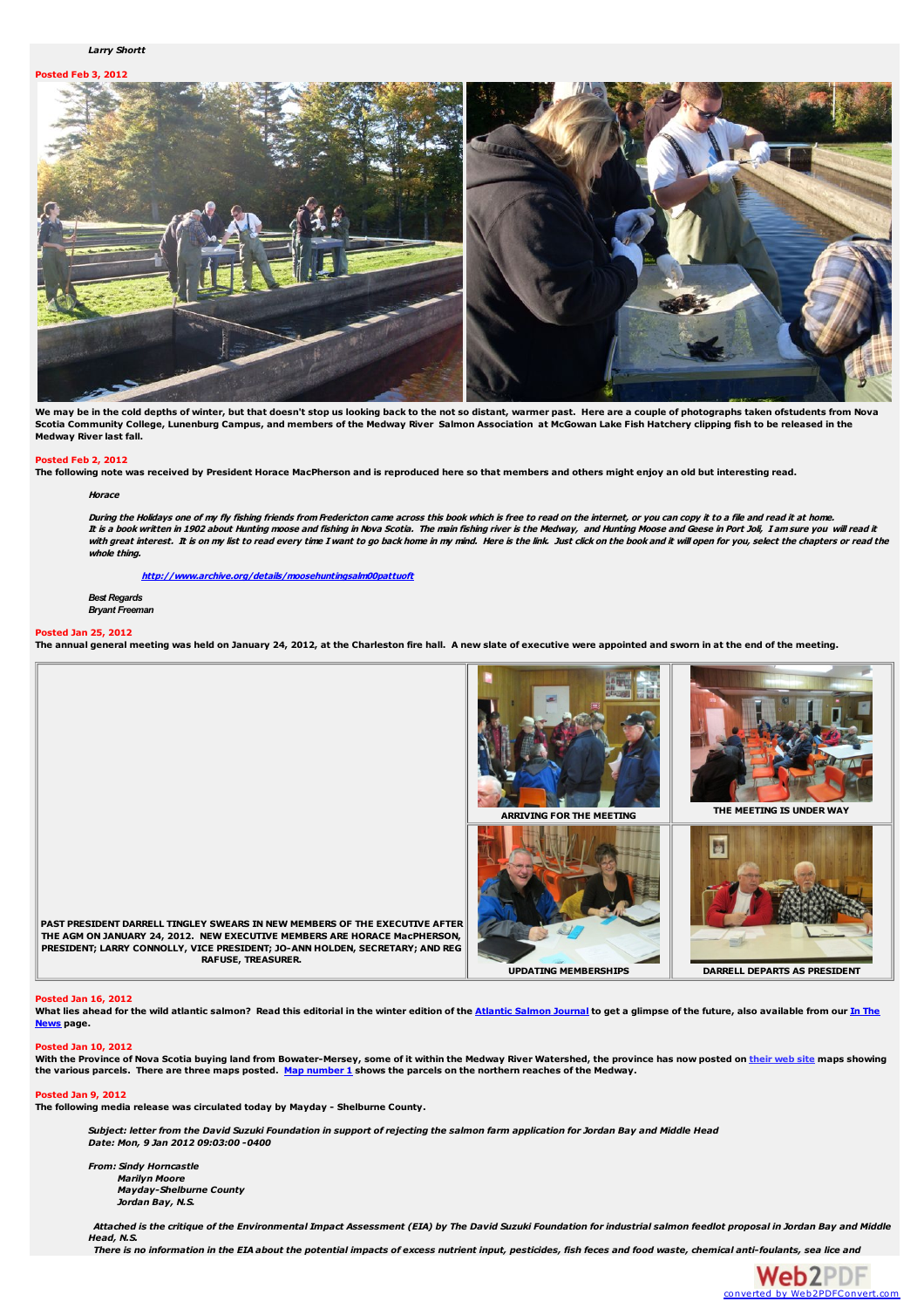*viruses on non-target species such as lobster and lobster larvae, upon which our local economy depends.*

Due to the many deficiencies in the environmental assessment, The David Suzuki Foundation is recommending that the salmon farm proposals for the Jordan Bay and *Middle Head areas be rejected.*

Our community has presented this, and other overwhelming evidence, to the Nova Scotia Department of Fisheries and Aquaculture (NSDFA) showing that Jordan Bay *and Middle Head are inappropriate areas for industrial salmon feedlots.*

The community of St. Mary's Bay, N.S. presented similar evidence to the NSDFA which was completely ignored. Fishermen there are now dealing with the dead salmon and damaged nets of an industrial feedlot site close to failure. The "promise" of jobs remains an empty promise. *The PEOPLE and coastline of Nova Scotia deserve better.*

### **The David Suzuki [Foundation](http://medwayriversalmonassociation.org/news/09Jan2012suzuki-jordan-1.pdf) letter may be viewed on our In The [News](http://medwayriversalmonassociation.org/news/inthenews.html) page.**

### **Posted Jan 9, 2012**

The Atlantic Salmon Federation recently commissioned the Halifax consulting firm of Garner Pinfold to doi a study of the economic value of wild Atlantic salmon. The report was released to the public today. An [executive](http://medwayriversalmonassociation.org/news/02Jan2012exec-summary-gardner-pinfold.pdf) summary of the report is posted on our In The [News](http://medwayriversalmonassociation.org/news/inthenews.html) section.

### **Posted Dec 20, 2011**

In an Editorial published today in the Queens County Advance, recognition is given to the scope of the work proposed by the MRSA to improve the Medway River environment. **See the editorial on our [News](http://medwayriversalmonassociation.org/news/inthenews.html) page, or directly to it by [clicking](http://medwayriversalmonassociation.org/news/Advance20Dec2011.pdf) here.**

### **Posted Dec 18, 2011**

Alexandra Morton on the west coast of Canada is well known for her fight to force government to protect the ocean from the negative effects of open pen fish farming. Follow her **activities and information through her blog at <http://alexandramorton.typepad.com/> also linked from our [Links](http://medwayriversalmonassociation.org/links/links.html) page.**

# **Posted Dec 14, 2011**

The Nova Scotia Commissioner of the Environment has issued his report for 2011. It is posted on our [Archives](http://medwayriversalmonassociation.org/archives/archives.html) page, or [click](http://medwayriversalmonassociation.org/archives/CommissionerOfEnvironmentReport2011.pdf) here to see it directly.

#### **Posted Dec 05, 2011**

**The following letter from the Nova Scotia Salmon Association is published here for information.**

*Carl R. Purcell President, Nova Scotia Salmon Association 21 Canterbury Street Dartmouth, Nova Scotia B2Y 1S8*

*Aquaculture Management Directorate, Program Policy, Stewardship Unit Department of Fisheries and Oceans 200 Kent Street, 14 th Floor Ottawa, Ontario K1A 0E6*

### *To whom it May Concern:*

The Nova Scotia Salmon Association (NSSA) is responding to the notice of intent by the Department of Fisheries and Oceans`(DFO) with respect to regulations for fish pathogens and pest treatment. NSSA is very concerned that the proposed regulations are an attempt by the Government of Canada to exempt salmon farmers from .<br>legislation under the Fisheries Act that is designed to protect the marine environment and Canada's fisheries. If allowed to proceed in it's present form, this legislation will allow the use of toxic chemicals in open net pen aquaculture operations to kill sea lice . Sea lice are crustaceans, as are lobsters, crab, shrimp, prawn and krill. These animals will also be affected as will various species of zooplankton that form an important base of the food chain in the marine environment.

The Canadian government has an obligation to protect and conserve the wild Atlantic salmon and as part of this mandate it is of paramount importance to provide<br>regulations to the Aquaculture industry regarding the use of p *marine species.*

There does not appear to be much literature on the half life of these chemicals within the water column and there possible accumulative effect on the various systems<br>of other marine organisms " The prevalence of cold water of other marine organisms " The prevalence of cold water temperature in the Bay of Fundy, however, will likely result in oxytetracycline persisting for several I time. Effects on indigenous non-target species have not been investigated.(taken from Canadian Technical Report of Fishes and Aquatic Science 2450 pg.118) Page 109 of the same report states "there are few publications in the primary literature regarding the environmental fate and effects of these drugs and other chemotherapeutants and chemicals in general used in the aquaculture industry .Another author makes a similar statement in the same publication on pg.98-99

While there are currently no sector specific Canadian Environmental Protection Act regulations to manage toxic substances for marine "fin fish" aguaculture. Environment Canada and Health Canada are currently implementing the Chemicals Management Plan which will evaluate chemicals currently in the commercement according to their level of risk. Control strategies may be implemented for substances which present the highest level of risk (Environment Canada 2009). This presents a feeling of "maybe" something will be done and what about future chemicals being used. This is like closing the henhouse after the fox has made a visit.

There should be more pressure placed on the Aquaculture industry to be diligent in providing a safe haven for its farmed salmon through better husbandry instead of relying on pesticides and other chemicals to ensure that their product reaches the market. I wonder if DFO is part of the problem? How can it be both a regulator and *supporter of the industry?*

Currently there is one population of wild Atlantic salmon that is listed under the Species of Risk Act (the Inner Bay of Fundy). Other wild Atlantic salmon populations have been assessed as endangered by the Committee on the Status of Endangered Wildlife in Canada (COSEWIC), those being the Outer Bay of Fundy, the Southern *Uplands and Eastern Cape Breton. COSEWIC has identified aquaculture as one of the contributing factors to the decline of the wild Atlantic salmon in these areas and* the potential for a pesticide to kill species of krill, shrimp and zooplankton, which are all food items for wild Atlantic salmon. This causes NSSA great concern.

NSSA would expect that DFO, the Government Agency responsible for the wild Atlantic salmon, would take a more precautionary approach to issues that may have a *negative impact on the already depressed populations of those wild Atlantic salmon.*

*Yours in wild Atlantic salmon conservation,*

*Carl Purcell President Nova Scotia Salmon Association*

### **Posted Nov 22, 2011**

The following letter was sent today to The Honourable Sterling Belliveau, Minister of Fisheries and Aquaculture, Minister of Environment.

#### *Dear Minister Belliveau,*

Mayday-Shelburne County is writing to you, in response to comments made by Mr. Greg Roache, Associate Deputy Minister of Fisheries and Aquaculture, in an *interview published in the Herald on Nov. 14, 2011.*

Mr. Roache states that the NSDFA is interested in sustainable practices but that closed-containment systems are not commercially viable. Would you please provide Mayday-Shelburne County with the articles and documents that have been reviewed in relation to closed-containment recirculating systems, including the commercial *viability of this technology.*

Mr. Roache states that "the salmon industry has sea cages all over the world." Would you please provide Mayday-Shelburne County with the documentation you have reviewed about the environmental and social effects of open-pen aquaculture around the world. Would you also please comment on how open-pen aquaculture has affected the fishermen of southwestern N.B. (Coastal CURA report, 2011) and the fishermen and workers in Chile.

Mr. Roache states that he is not aware of any investigations in N.S. into the use of illegal pesticides. Would you please clarify his statements by stating the position of the NSDFA in regards to the charges facing Cooke Aguaculture concerning the alleged use of illegal pesticides. Would you please provide Mayday-Shelburne County with the documentation that has been reviewed by the NSDFA in relation to the use of pesticides by the aquaculture industry. Please also provide your assessment of the *potential impacts of aquaculture pesticides on lobster and lobster larvae.*

Mr. Roache states that the NSDFA follows a thorough assessment process before approving aquaculture applications. Would you please provide Mayday-Shelburne<br>County with the NSDFA's analysis of the Environmental Impact Asses

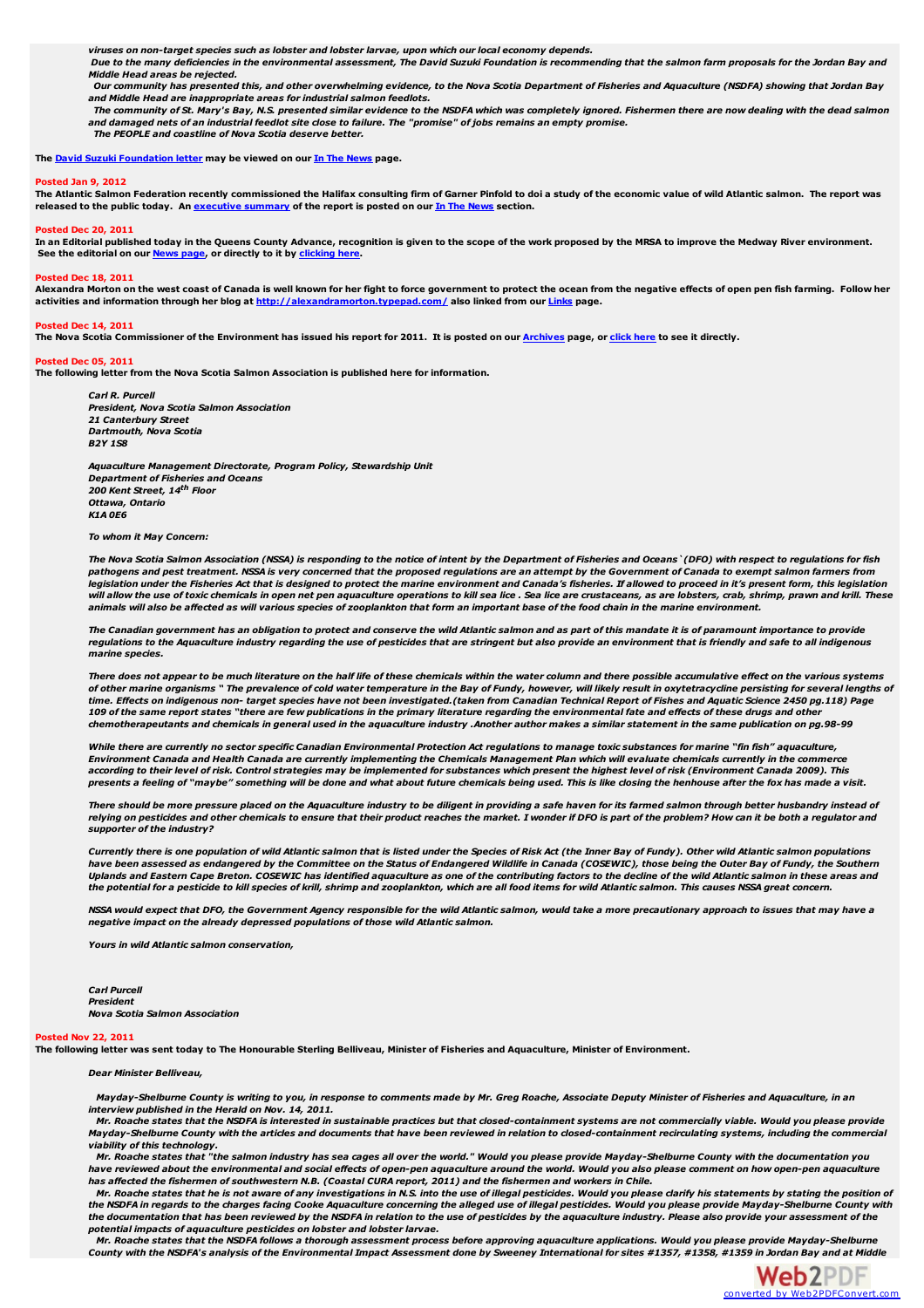*Head. Is the information in the EIA satisfactory to the NSDFA, including :*

*: wind and wave data from 1991 (sections 4.1.1 and 4.2.1)*

: commercial fisheries data (section 5.2.1.1) that does not include any information on commercial lobster landings or gear conflicts, and contradicts information from *local fishermen who fish in the areas of the proposed sites*

*: the statement "this is not the preferred habitat of lobster" section 5.2.4.1*

*: the statement "...due to the relatively shallow water"...section 5.4.1*

*: the information provided in section 8.5.4 on fish feed and feces*

Please also provide the documents you have reviewed on the effects of copper (present in net anti-foulant and fish feed used by the aquaculture industry) on lobster *and lobster larvae.*

In addition, please provide information on recent treatments for sea lice in N.S. In August 2010, at the public meeting concerning the St. Mary's Bay salmon farm<br>proposal, Dr. Roland Cusack stated that a ten day sea lice t identifying the location of this site. Please also provide information on any sea lice treatments that have taken place to date on N.S. open-pen sites. To date, the NSDFA has never consulted with local fishermen. To our knowledge, the frequent regulators meetings, which have included the proponent and several

government agencies, have never included fishermen's' groups. What plans does the NSDFA have to consult with fishermen to hear their feedback on the EIA and to *use their local knowledge as input into the lease assessment process?*

*We would appreciate your timely response.*

*Sincerely, Sindy Horncastle Mayday-Shelburne County Jordan Bay,N.S. 1-902-875-4771*

# **Posted Nov 19, 2011**

On November 14, CBC radio broadcast a half hour programme surrounding charges currently in court against Cooke Aquaculture for their alleged release of a banned chemical **used to control sea lice. Listen to the broadcast through the CBC site by clicking [here](http://www.cbc.ca/fisheriesbroadcast/episodes/2011/11/14/another-concern-about-aquaculture/).**

### **Posted Nov 17, 2011**

Interesting data about infectious salmon disease in the Bay of Fundy has been posted [here](http://medwayriversalmonassociation.org/archives/Disease_Data_New_Brunswick.pdf) in our [Archives](http://medwayriversalmonassociation.org/archives/archives.html) section.

### **Posted Nov 15, 2011**

On October 27th DFO released 90 mature adult salmon from the Mersey Biodiversity Facility into the upper reaches of the Medway River. Members of the MSRA Environment Committee and QCF&GA assited the release. Releases were made at Albany New, Twin Bridges and below Alma Lake on the East Branch.



## **Posted Nov 15, 2011**

**The following open letter was mailed to the Halifax Chronicle Herald:**

**To: The Chronicle Herald**

*From:Mayday-Shelburne County Jordan Bay, N.S. 1-902-875-2541 1-902-875-4771 (after 6 pm weekdays)*

*St.Mary's Bay Coastal Alliance (SMBCA)*

*Eastern Shore Fisherman's Protective Association (ESFPA)*

*An open letter to the Minister of Fisheries and Aquaculture of Nova Scotia*

### *Dear Minister Belliveau,*

What is the vision of the Nova Scotia Department of Fisheries and Aquaculture (NSDFA) for our coastal communities ? The recent charges against Cooke Aquaculture in New Brunswick, stemming from an investigation into the alleged use of illegal pesticides and resulting lobster deaths, should be serious cause for alarm. As we watch events unfolding in N.B., we can easily see what the future has in store for our province if the Minister continues the promotion of industrial open-pen aquaculture. The industry's own practices (over-stocking, over-sized farms and farm density) have led to parasite and disease outbreaks, and the need for pesticides and antibiotics to

protect "the investment." These practices are completely contrary to sustainability.<br>The aquaculture industry describes the chemicals used for sea lice control as "tools." Illegal pesticides are not "tools" - they are leth stocks and they threaten market security and our established economy built around the lobster fishing industry. The Minister has also been made aware of the pollution in Shelburne Harbour and the heavy metal contamination in Port Mouton Bay as a result of salmon farming operations - yet, the NSDFA has never taken ANY remedial *action.*

The real social and environmental costs of the open-pen salmon farming industry are being borne by Nova Scotia's coastal communities. The industry describes itself as "custodians of the marine environment" while leaving our fishing communities to deal with the pollution these floating feedlots generate, and the resulting chemical contamination. When we see salmon cages floating on the ocean surface, we are only seeing the "tip of the iceberg".

The Atlantic Canada Fish Farmer's Association, recently drafted a letter for the mayors and municipal governments of Charlotte County, New Brunswick, to send to<br>the Federal Minister of Fisheries. The letter states...."with *2012.....This will also mean that 750 direct jobs and up to 391.... indirect jobs will be lost."*

We support the development of fish farming technologies (such as closed-containment recirculating systems) that create sustainable long-term jobs that do not *displace fishermen.*

*The Minister must STOP issuing open-pen salmon farm leases and protect the Nova Scotia lobster fishery.*